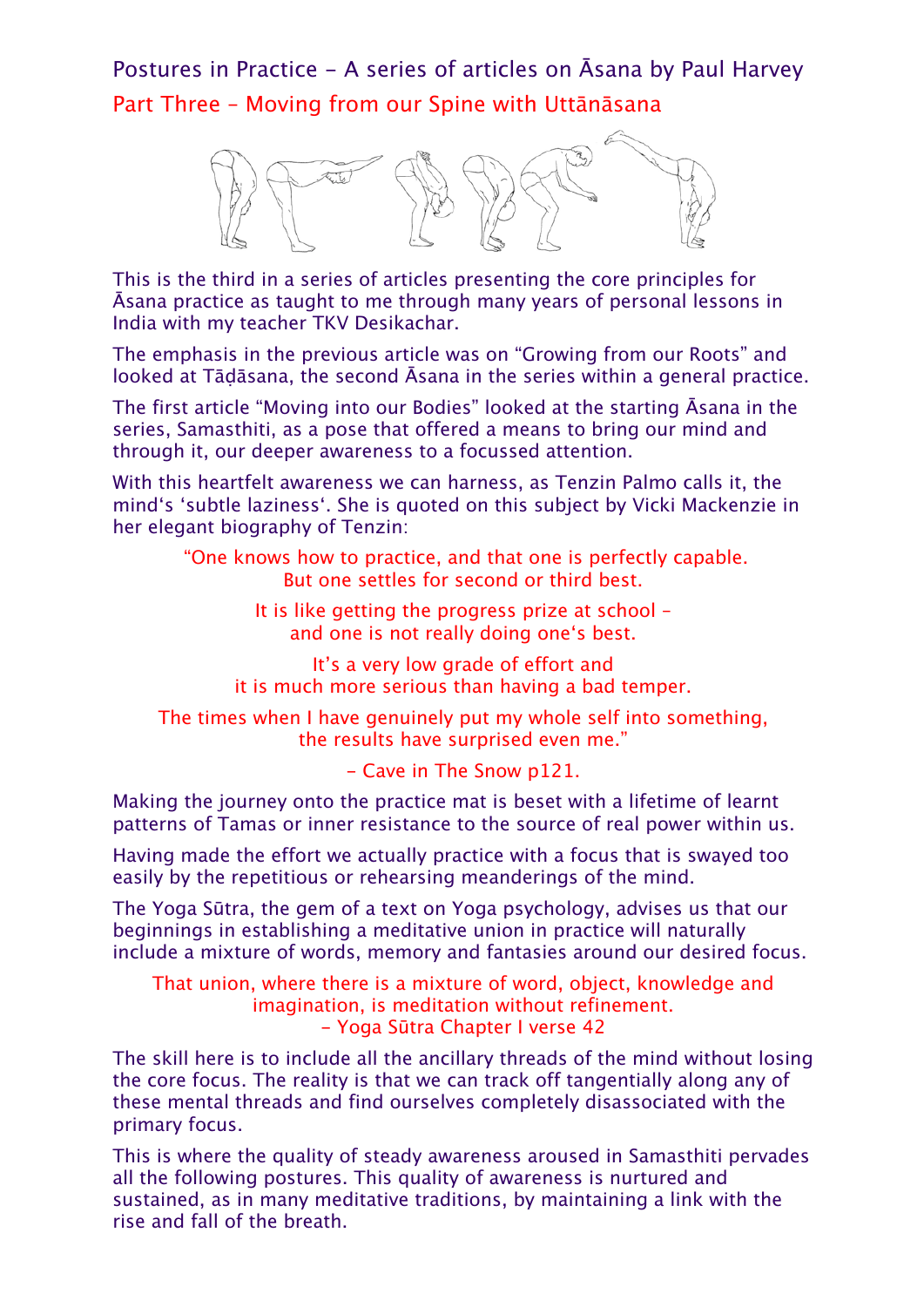In Āsana the primary focus for this aspect of breath awareness is the throat centre and the use of a technique called Ujjāyī.

This technique of giving a slight sound to the breath is actualised by first making a light haa sound with the mouth open and then continuing the sound after closing the mouth.

It is maintained, like a cat purring, on both the exhale and the inhale and offers a platform or support for the wandering mind to be delicately yet firmly brought back time and time again.

Some days our practice seems little more than a succession of wanderings and returnings. Yet this process of bringing the mind back to the breath time and time again is ample demonstration of our progress in that we are seeing the mind's relentless wanderings.

To be able to do this also implies that we are more established in awareness than the mind. After all 'who' is it that notices that the mind has wandered and 'who' is it that brings the mind back to the point of practice?

As Tenzin Palmo discusses a half-hearted approach to and within practice will yield half-hearted fruits and here all we can do is succeed in trying rather than trying to succeed.

This quality of focus, an integral aspect of Samasthiti, is carried forward as the still breath of awareness within the movements of the mind and the body into standing Tāḍāsana and the raising and lowering of the arms.

Tāḍāsana, as well as being a posture in its own right, links us as preparation and anticipation into what can follow next, a full forward bend such as Uttānāsana.

This is the third Āsana in this series and the focus for this article.



samasthiti tādāsana uttānāsana

Here a pragmatic issue arises, especially relevant for Western bodies today, the question of establishing what are the primary and secondary priorities within any given Āsana.

In other words where to adapt the pose and where not to compromise the posture is important. In Uttānāsana or standing forward bend we can look at it and the question of what is the primary focus and what is the secondary focus. From this we can set priorities for adapting the posture when we encounter too much resistance or stiffness from different parts of the body.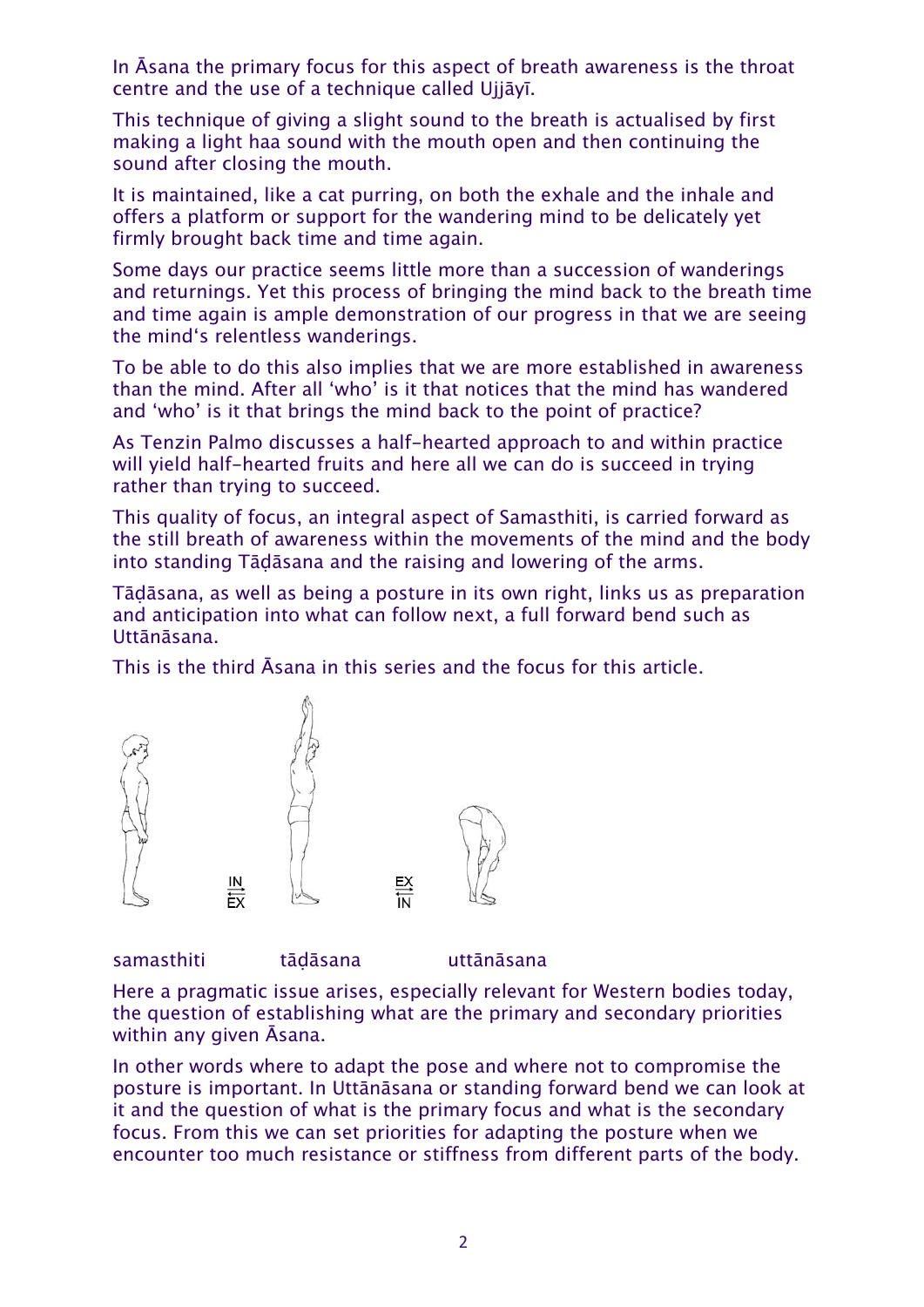In Uttānāsana the primary focus is generally the spine and the secondary focus is generally the legs. This means that when we encounter the tug of war between the back and the legs we yield to the spine rather than compromise the integrity of the spine in favour of hanging onto the straightness of the legs.

The focus in Uttānāsana is to experience optimum movement in the spine as we both go down and come up. If the legs are allowed to be more fluid during the movement, then this fluidity can be transferred to the spine.

This shift in priorities can offer a quality of localised movement to areas of the spine often held rigid due to the limitations of the legs.

A little movement in a lot of places rather than a lot of movement in few places is our adage here.



The stiffness we find in bodies today due to our lifestyle being more homosedens than homosapiens and the later starting age and condition of the general Yoga student means we must often consider the need for adaptation.

The question of whether we should adapt the practice or posture to the student or the student to the practice or the posture remains a moot point according to the approach or the tradition.

However this is a core concept in the teachings I have received from TKV Desikachar and is highlighted quite emphatically in the relationship between the spine and the legs within a pose such as Uttānāsana.

So when to release or straighten the knees?

On the way down when you feel the pressure in the legs comprising the integrity of the spine then release the knees just enough to maintain the optimum work in the spine and transfer the compromise to the legs.

Equally on the way up the knees are braced again only when the upward moving integrity of the spine is established. In both directions this generally occurs around the halfway point.

Obviously such modifications are not needed for the student who can maintain full integrity of the spine when moving both down and up.

However for many students this is an important adaptation in accessing work in the different areas of our spine.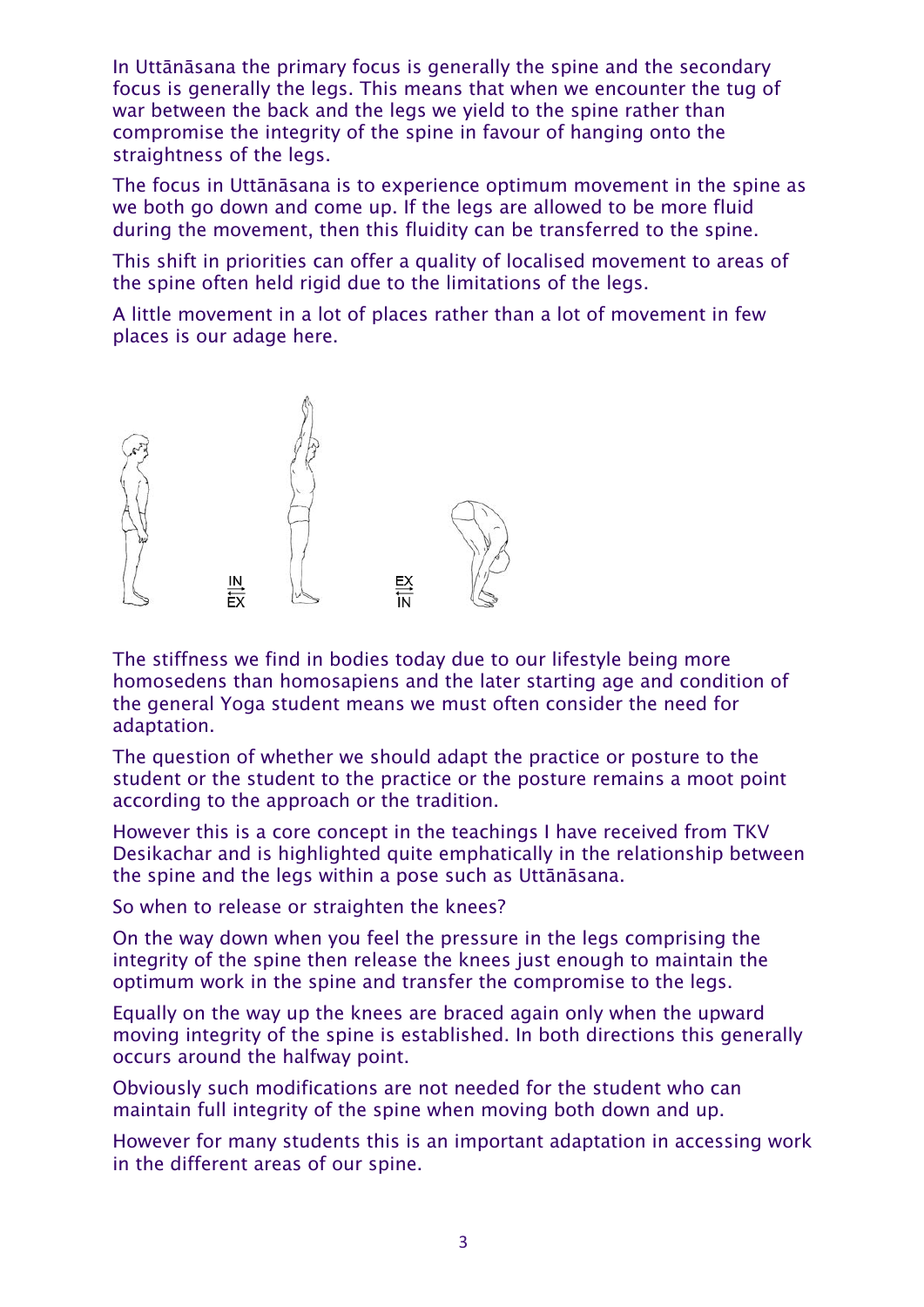This is the first step into what T Krishnamacharya called "Yoga as surgery without tools" and the ability to work within ourselves on our own structural and systemic processes.

Uttānāsana itself offers a myriad of possibilities in how it can be adapted to vary the workload or area of action according to levels of fitness or health.

For example if there is vulnerability in the spine then any over lengthening on a potentially weak back can be achieved by limiting movement to a chair.



Uttānāsana can also be varied to protect areas of concern such as the shoulders or to reduce the loading on the back as we bend forward, illustrated in this example by sweeping the arms as we go down.



On the other hand if movement is not a problem then the final pose can be intensified through the use of the arms again, but in a different way this time.

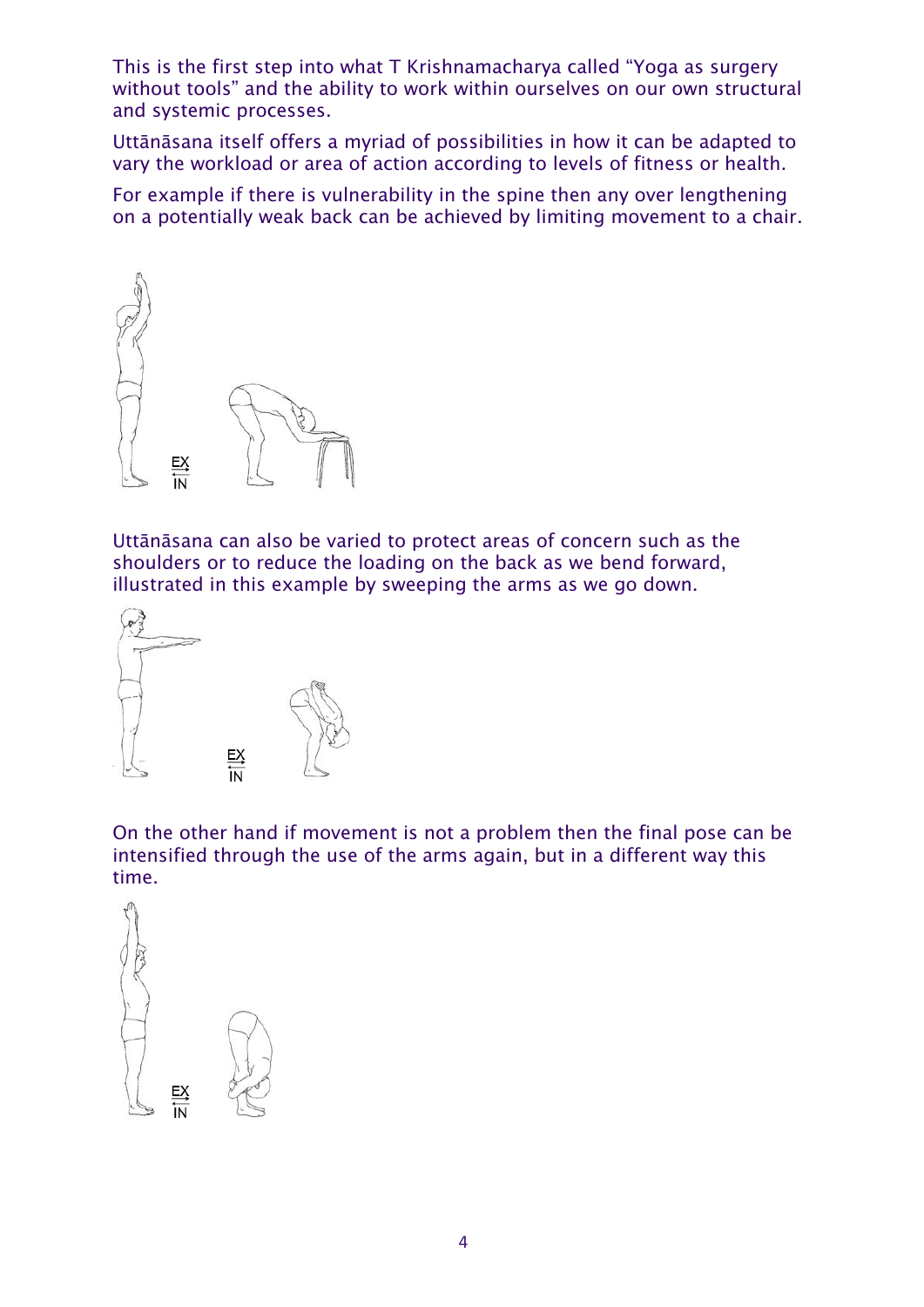Or Uttānāsana can be varied in a thematic way to link to other poses appearing later in the practice.



If the student is both flexible and strong then Uttānāsana can be combined with other postures such as Utkatāsana or the squat pose to provide a different challenge.



In the same style of work Uttānāsana can become part of a jumping sequence and link to Caturaṅga Daṇḍasana or Adhomukha Śvānāsana.



In this approach all jumping movements between asana are performed on the pause after the exhale – Bāhya Kumbhaka (BK – outside pot, referring to the concept of keeping the lungs relatively empty).

Suppose we wish to stay in Uttānāsana we could work between either Sthiti Uttānāsana or Ardha Uttānāsana as a means to maintain focus or emphasis.